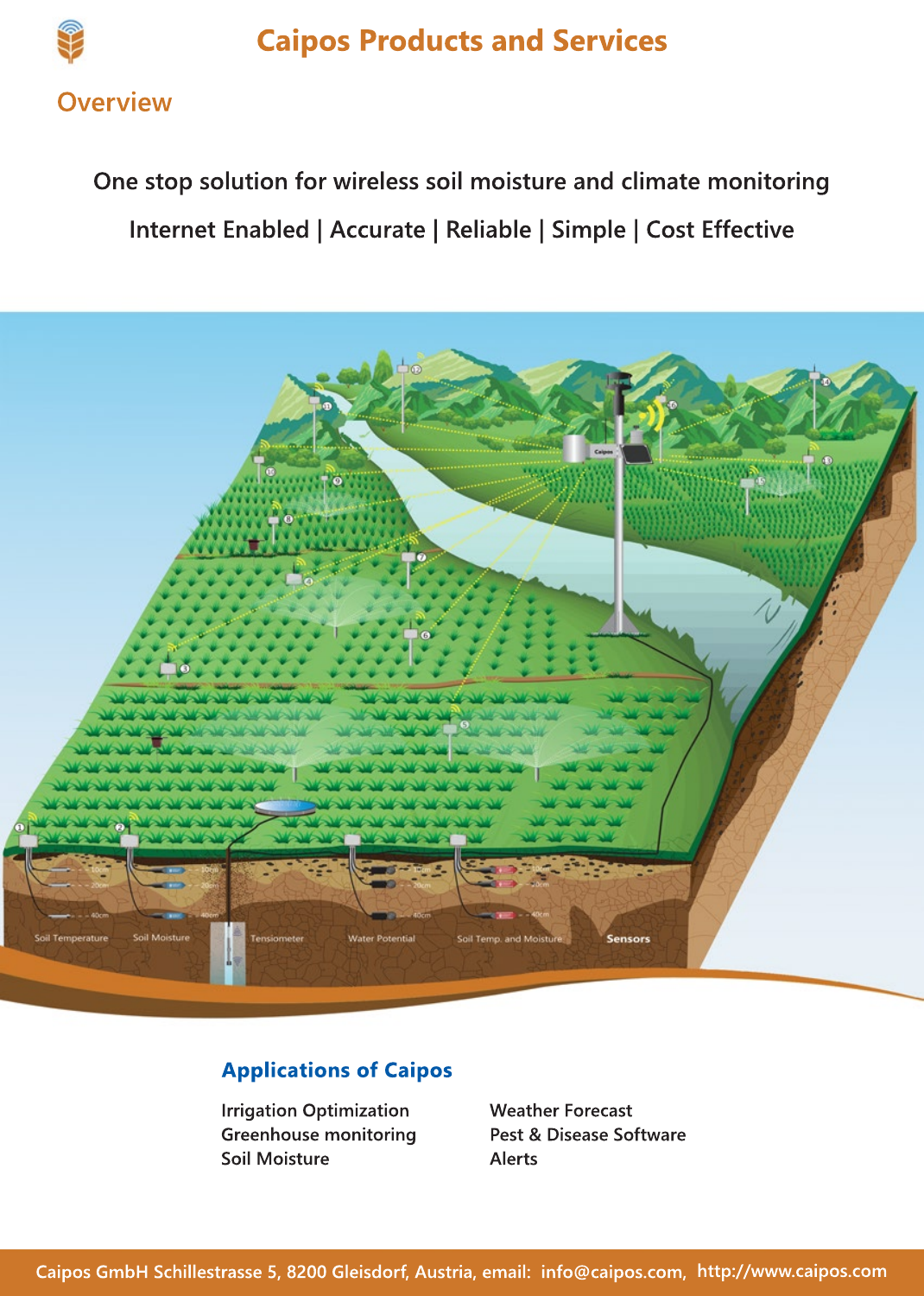

## **Caipos Irrigation Control**

**Caipos offers wireless technology for drip and sprinkling irrigation. It is compatible with all existing installations. Caipo radio valves can operate 2 valves and multiple sensors.**

**One central computer can control up to 200 radio valves over 200 Ha. Irrigation can be planed on the base of soil moisture data.** This is the most cost effective and easy to use solution. It does not **require cabling and power suply. Outfall of one radio valve does not affect the rest of the system. Installation is easy and fast. System can be extended any time without additional costs and** 

## **Wireless Soil Moisture Monitoring for Irrigation Control**

**Wireless sensor nodes CaipoWave, allow low cost measuring of soil moisture on very big areas. About 200 Ha can be covered with a single station and up to 16 wireless nodes.** 

**3 soil moisture and 1 soil temperature sensors can be connected to each wireless node. Data from wireless nodes is collected by the base station and sent to the central web platform. Data transfer interval can be set from 10 to 60 minutes.**

**This unique feature of Caipos allows easy and cost effective optimization of irrigation.**

## **CaipoRain**

**CaipoRain is a small, accurate and inexpensive device for monitoring of weather and soil parameters. It can be used for irrigation optimization, plant disease and pest modelling and local weather forecast.**

CaipoRain continuously uploads data on the central web platform. **Data is instantly available on laptop, mobile phone or tablet. CaipoRain is solar powered and does not need any maintenance. Sensors include rain gauge, temperature & relative humidity, soil moisture, soil temperature, wind, solar radiation and others.**

### **Greenhouse Monitoring**

**Caipos offers wireless monitoring of temperature, humidity, leaf wetness, CO2 and PAR inside of greenhouse. Extra power or installation is not needed. Caipos wireless sensor nodes can work indoor with a single battery set for 3-5 years.** 

**Data is sent to the central web platform every 5-10 minutes. Warnings can be configured for any sensor, like low or high temperature, high humidity, etc. Warning messages are sent via email or SMS in real time**







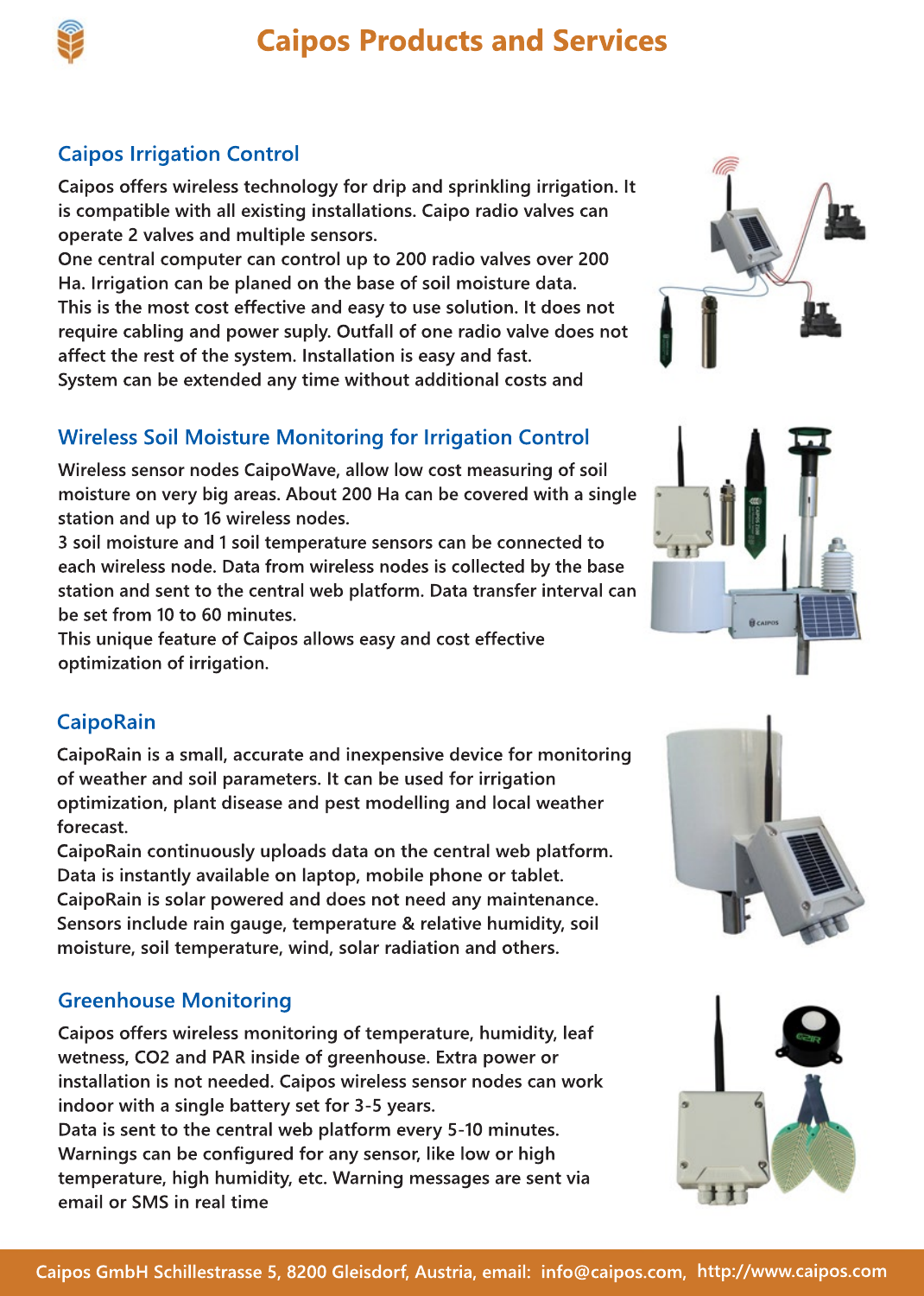## **C-Kit**

**C-Kit is mobile soil moisture measurement device. It allows fast and easy measurements at multiple spots of the field. C-Kit consists of mobile phone software and bluetooth module. Data can be input manually or read from soil moisture probe using bluetooth module. Data is saved together with geographical coordinates and depth and transferred to the central web platform CaipoWeb. C-Kit can be used with different soil moisture probes, such asDelta-T SM150 or ICT-MP406.** 



Password:

Password

Password:

Cancel

Sand

## **CaipoWeb**

**Caipos devices send data over internet to the central data platform CaipoWeb. It enables the users to view or to download data anywhere on any internet enabled device.** 

**Check our free demo at http://caipos.com/CaipoWeb/Weather/demo**

**CaipoWeb remotely manages your stations and provides many usefull appplications like tables, charts, weather forecast, water balance and plant disease and pest models.**

| Time of<br><b>Genericans</b>                                                                                                                                                                                                   | An experience, Asterno Aurichio                                                            | <b>Bookers Telegra Test Student &amp;</b><br>In Information Substitutionalist                                         | 10.41<br><b><i><u>Subscription</u></i></b><br>$m =$                                                                                         | Station config 7000000C      |            |
|--------------------------------------------------------------------------------------------------------------------------------------------------------------------------------------------------------------------------------|--------------------------------------------------------------------------------------------|-----------------------------------------------------------------------------------------------------------------------|---------------------------------------------------------------------------------------------------------------------------------------------|------------------------------|------------|
| <b>BORDER</b><br>ark<br><b>Bird-Aven</b><br>tarini<br><b>BARATAS</b><br><b>Building</b><br><b>Booker</b>                                                                                                                       | u.<br><b>SILLEN</b><br><b>VILL</b><br><b>START</b>                                         |                                                                                                                       | $\sim$<br>In International American condition                                                                                               | <b>Extra Servers</b>         |            |
| <b><i><u>ERECT &amp; NC</u></i></b><br>8440.00<br><b>Si diserver</b><br><b>BEGINER</b><br><b>Index Early</b><br><b>British College</b><br><b>STATES</b><br><b>WEIGHT A</b><br><b>Terms Text Text</b><br><b><i>RESIDENT</i></b> | $W = 11$<br>$\sim$<br>scale<br>$\rightarrow$<br>NO.<br><b>SALES</b><br>to an<br><b>WIN</b> |                                                                                                                       | the day<br>94.011<br>1200410000<br>$-0.01$<br>wel<br><b>MAG</b>                                                                             | - Exta server 1<br>Full URL: | User name: |
| <b>BEGINS</b><br><b><i>BASIMIN</i></b><br><b>BEGINS</b><br><b>BEGALINE</b>                                                                                                                                                     | $1 - 1$<br><b>Arms</b>                                                                     | $-0.91$<br>war.<br>$n = 1$<br>$-1$<br><b>LAWRENCE</b>                                                                 | <b>WWW</b><br><b>SALES</b><br><b>HHE</b><br><b>SERVICE</b><br>$-10$<br>$-$<br>+ Allenaudes & Robertschill                                   | - Exta server 2              |            |
| <b>BEGROOM</b><br><b>BELLEVILLE</b><br><b>BUILDING</b><br><b>BEARING</b>                                                                                                                                                       | A WARRANT WIRENING<br><b>AUGUSTA AV</b><br>Si 4<br>full-<br><b>BODINER AW</b>              | <b>Service</b><br><b>I</b> was<br>Reposed of Allegement Service<br>$+1$<br><b>Bid-drakowk</b><br>$\rightarrow$        | The area<br>A MARKAST, NATALANDS SECURING C. SENIGATED SALARANDE MINIMARKET BENJAMPE<br><b>Roll</b><br><b>Rodovick Air</b><br>$\frac{1}{2}$ | Full URL:                    | User name: |
| <b>BEACH</b><br><b>Contract Service Contract</b>                                                                                                                                                                               | appoints as<br>To 2<br>ms.<br><b>BOROVER USE</b><br>accounts your<br>to:                   | 6.8<br>sec.<br>doctor part in<br>ti si<br><b>Nonron</b><br>1.1<br>analysis may                                        | total<br>$\sim$<br><b>Andrewald MA</b><br>m<br><b>NAME</b><br><b>BOGINIA AS</b><br><b>Hotel</b><br>tan?<br><b>BIGINER AR</b>                | - Exta server 3              |            |
| <b>Beaumont</b><br><b>U</b> forest<br><b>B</b> irdan                                                                                                                                                                           | 41.6<br><b>BOSIVER AN</b><br>to it<br><b>AUGUST AB</b><br><b>BODIVER AR</b><br>m.          | <b>BOOKSET</b><br>0.8<br>$\cdots$<br><b><i>Résiduence</i></b><br>8.4<br><b>COL</b><br>$\rightarrow$<br><b>BANKOWA</b> | tor.<br>so.<br><b>ROGINAR ITS</b><br><b>Inch</b><br>tutes<br><b>Automate and</b><br><b>Hotel</b><br><b>Note</b><br><b>RIGHTS AT</b>         | Full URL:                    | User name: |
| <b>Arrowand</b><br>P-inspezier<br><b>Greates</b>                                                                                                                                                                               | tur.<br><b>Additional AV</b><br>ALA<br><b>BOODNA AN</b><br>to a<br><b>BUSINESS AN</b>      | <b>British AVE</b> 1<br>48<br><b>BUGGARY</b><br>P.M<br>$^{12}$<br><b>BUSINET</b>                                      | <b>MAR</b><br>total<br><b>AUGUSTA AR</b><br><b>Address</b><br><b>BURNDA AF</b><br><b>Md</b><br>total<br>mo<br><b>BUSINE SA</b>              | use 1st extra                |            |
| <b>E</b> is relatives<br>Chemicales<br><b>Contrast</b><br>Benton                                                                                                                                                               | m.<br><b>BOWERE AR</b><br>to a<br><b>BANGROOM</b> MAY<br>m.<br><b>ROGANIA GAL</b>          | $\mathbf{a}$<br><b><i>Bibiballing</i></b><br>manager of<br><b>H</b><br>m<br>as.<br>m.<br><b>BAGGINE</b>               | w<br><b>SALE</b><br><b>BERKINE AF</b><br><b>SULL</b><br><b>EDGIFIER INC.</b><br>m r<br>Ξ<br>No.<br><b>BANGERS SE</b>                        | 四<br>server as main          |            |
| <b>B</b> has sales<br><b>E GARA</b><br><b>B RAFA</b>                                                                                                                                                                           | MAIN MOVED A<br>ALC: YES A REPORT                                                          | 16.8<br>m.<br><b>Autobiocene</b><br>$-44$<br><b>BARUELE I</b><br><b>Michael Constitution</b>                          | <b>NOW</b><br>Automobile Law<br>m<br><b>NO</b><br><b>BOGLERS 24</b><br>w<br>total<br><b>EDGIVERS AR</b>                                     | <b>SEIVEIT:</b>              |            |
| <b>Williams</b>                                                                                                                                                                                                                |                                                                                            | At A in this off the module of                                                                                        | m.<br><b>BARLAINS IAA</b><br><b>Boltz</b><br>Artist.<br>(5) money to not strain that<br>28 4 11 11 27 Apr Holders<br>75 Molviller 4         |                              |            |

**All parameters of the stations and wireless sensors can be configured from the web interface, such as logging interval, data transfer interval, calibration curves.**

**Every user has personal password protected account.**

**Web application can be installed on customer's hardware.**

**Stations can send data to 4 different servers at the same time. Servers can be configured by customer.**

**Different types of warnings can be automatically sent by CaipoWeb. No need to check data every time. Input conditions for frost, heat, disease and they will be automatically detected by the system.**

### **Disease and pest models**

**Caipos provides plant disease and pest forecasting software. Main advantage of Caipos pest and disease models compare to similar systems is the possibility of adjusting all parameters for particular climate and crop. Models for rice, wheat, vegetables and fruits have been successfully tested in Western Europe, China, Russia and other climate zones. Customers can input spray information that contains time of spray, chemicals used and period of time, for which this spray**  will have effect. The model will adjust itself according to spray diary. **A warning is automatically sent to the customer when disease and pest probability is high.**